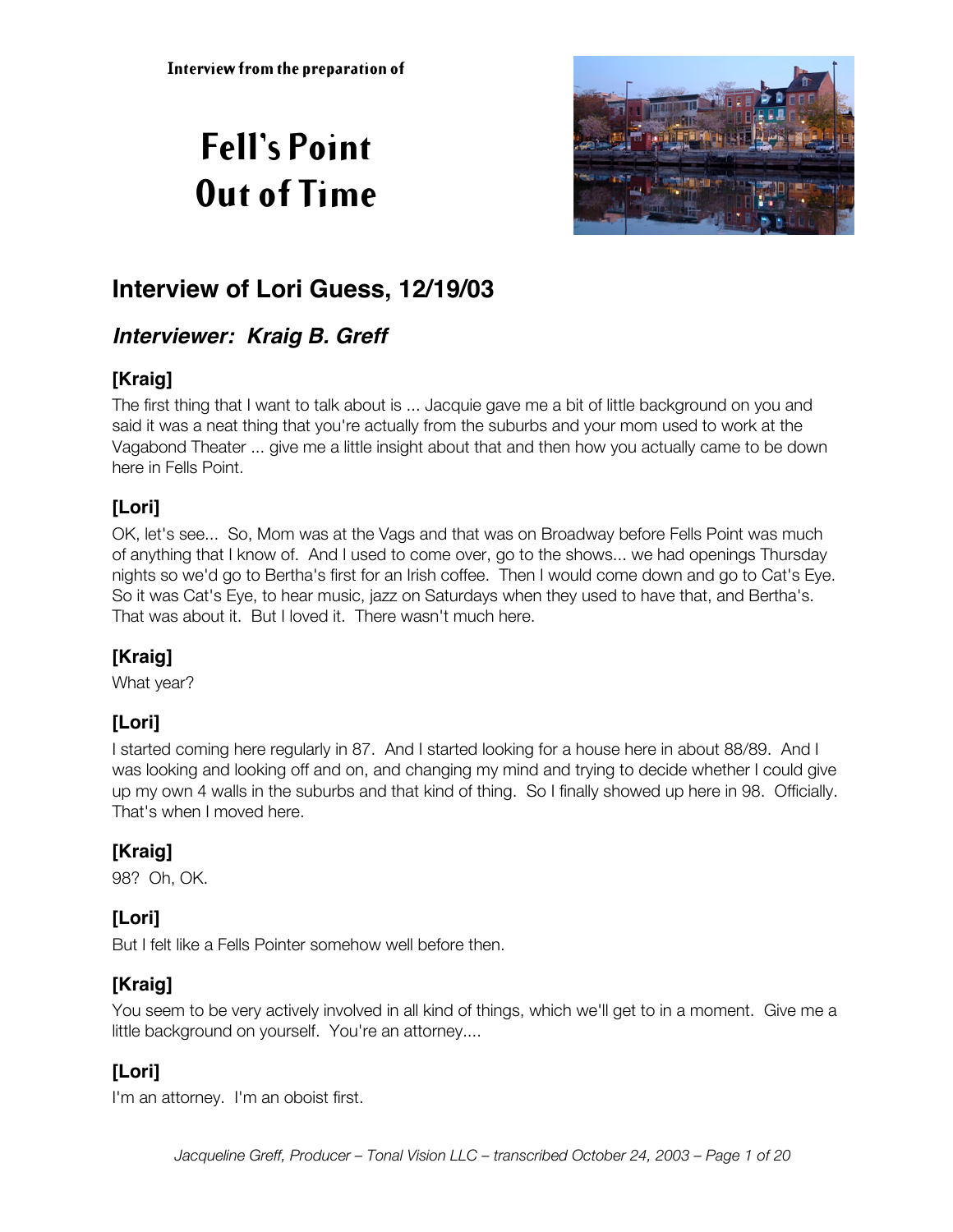You know that's the instrument that will drive people crazy?

### **[Lori]**

Yeah, yeah. The old one that no one blows good and it gives the pressure on the brain that causes people to go crazy. I don't think that it happens.... It gives you great stomach muscles is all I know.

### **[Kraig]**

How long have you been playing the oboe?

### **[Lori]**

Since I was in 7th grade. I went to Interlochen and learned it in the music camp in Michigan. Famous music camp.

### **[Kraig]**

So what years were the Vagabond Theater... ?

### **[Lori]**

I don't remember now. I was going to ask my mother when she actually came here. I believe it was in the mid 70's. I'm almost certain. I know that at that time, the only way you could get to Fells Point was Fayette Street. There was no President Street then that came to Downtown. So she used to go through the Projects to get here. I know that. It was sort of hairy sometimes. So I usually ... Way back then, I guess I only came to her productions. I might have.... I can't remember coming down here much at all, if at all, before the late 80's.

### **[Kraig]**

So what attracted you to Fells Point besides the Cat's Eye and Berthas?

### **[Lori]**

The people. I love it because iconoclastic people, unusual people, unconventional people, nonyuppies, came here. There's a real mix of people. And it was... It just had a real down-to-earth feel. You could be yourself.

### **[Kraig]**

Do you see yourself as a non-yuppie?

#### **[Lori]**

Yeah.

#### **[Kraig]**

You definitely have some yuppie things about you...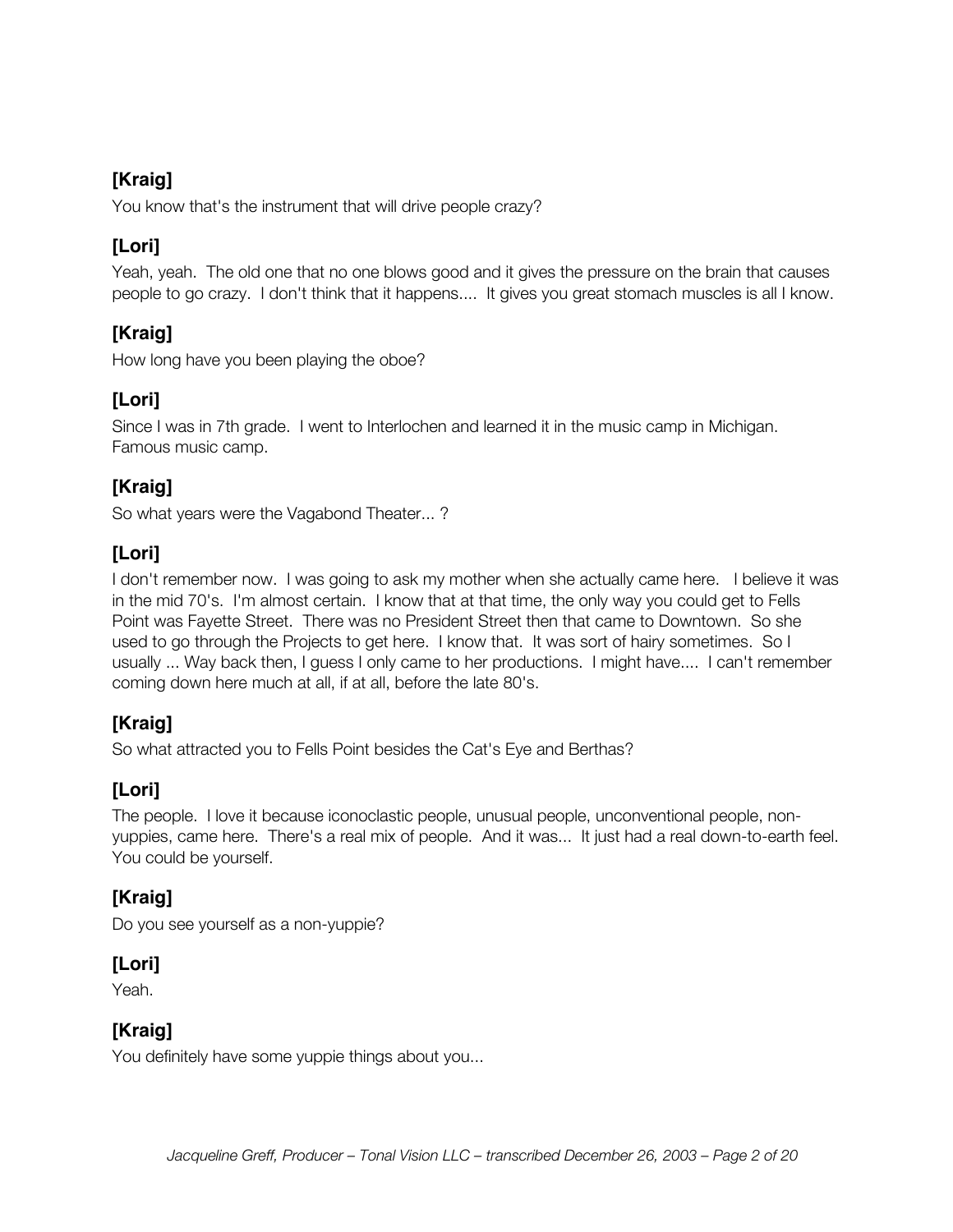Well, I'm non-materialistic. Even when I was young, I didn't think of myself as a yuppie. Upwardly mobile professional .... no, I never looked at myself that way. You might say externally it looks like that, but I never felt that way.

### **[Kraig]**

Internally, you're a roots gal down deep?

### **[Lori]**

[Laughs a little.] Internally, I'm a musician. My friends are musicians. That's what I love more than anything.

### **[Kraig]**

I hate musicians.

### **[Lori]**

[Laughs harder.]

#### **[Kraig]**

I'd never sleep with one.

### **[Lori]**

[Continues laughing. Looks at camera.]

### **[Kraig]**

I don't know where that came from.

[01:03:33:19]

OK, now, let's see. So bring us up a little bit to date... We talked to Steve Bunker and I can't remember the actual ... the name of it. He was a member of ... not the Homeowners ...

### **[Lori]**

ORRA.

### **[Kraig]**

That's it! Give me background on that and why you're not a member of the Homeowners Association.

#### **[Lori]**

All right. That's easy. Well, ORRA .... Owners, Residents and Renters Association, I think. They broke off from Homeowners, and I'm not sure if it was because of the issue over parking, because it might have been before that... I remember because John Horn had the "Park free or die...." He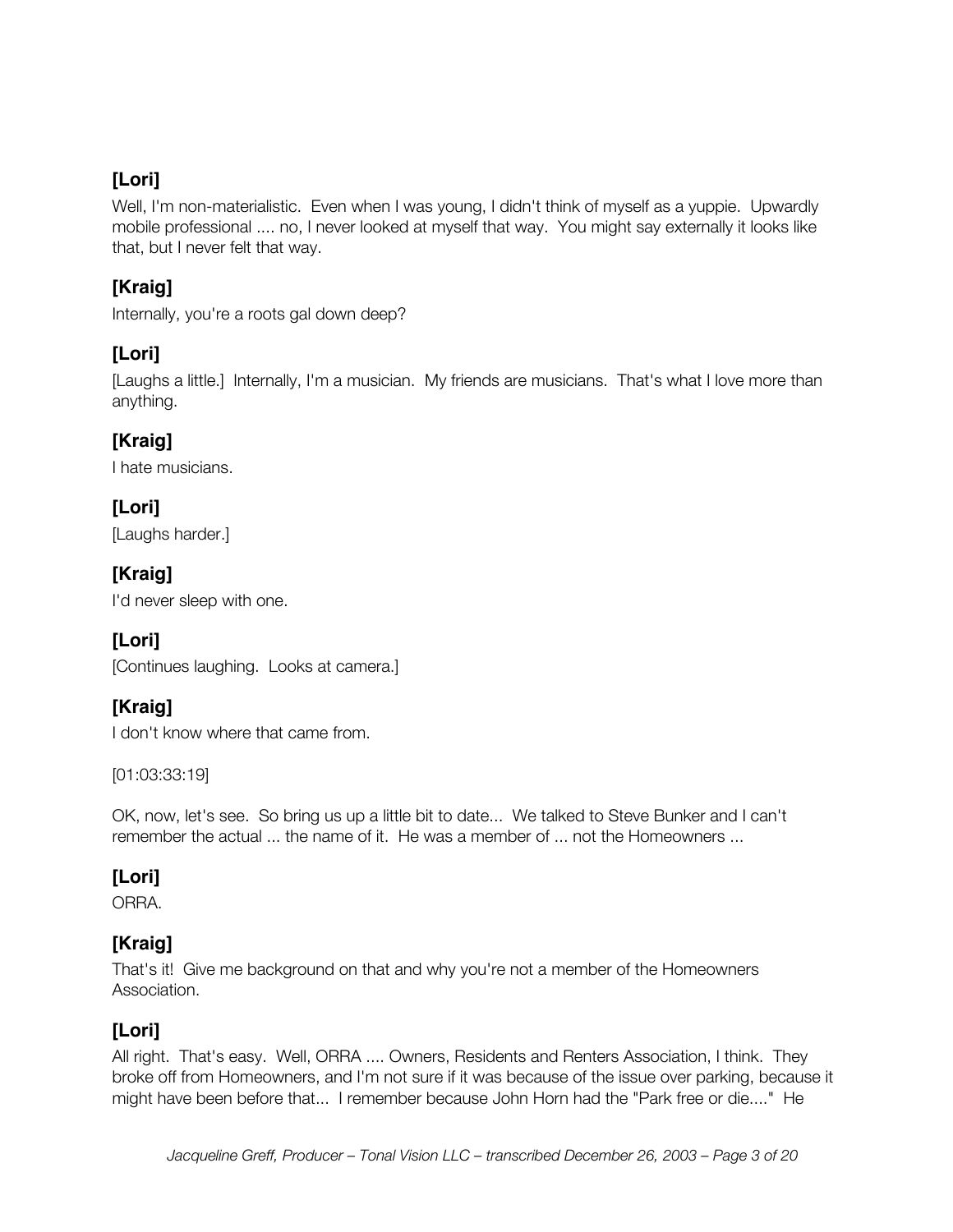didn't want permit parking. And I know that was part of it. I know a big part ... for me, the reason I started with FPCO, Fells Point Community Organization, is because I was a renter when I came down here and Homeowners did not allow me to be in their organization because they were Homeowners. And so, once I bought, I thought, well, the hell with them. I'll stick with FPCO because they struck me as a little more ...

It's very development-oriented, as is the Task Force. Much of the Fells Point associations are about development. And that's extremely important. I have absolutely no background in that. I have no sense of spatial relations, so I could not tell anything from blueprints. I cannot envision what a project's going to look like after it's done. So, I decided that's really not my issue. What I want to focus on is quality of life.

[01:05:07:20]

Now the Rec Pier I got involved with... That was sort of odd. I was looking for something to get involved with...

#### **[Kraig]**

That was going to be my next question.

#### **[Lori]**

OK, I'll get into that.

#### **[Kraig]**

I saw you over there manning the entire fucking thing... [Lori laughs.] Can we say that on camera?

#### **[Jacquie]**

You can say anything on camera. You just can't leave it on TV.

#### **[Lori]**

Let's see... My husband and I and my dog Spike swept out the whole Rec Pier...

#### **[Kraig]**

What kind of dog is that?

#### **[Lori]**

Oh, yes. A wonderful.... the best dog in the world, which is a Doberman.

### **[Kraig]**

A Doberman, yes. It looks almost like Chompie.

#### **[Lori]**

That's right... What happened is this. I was searching for a way to get involved with the community. And actually, I started with Business Association because I had Fells Point Chamber Players, my trio.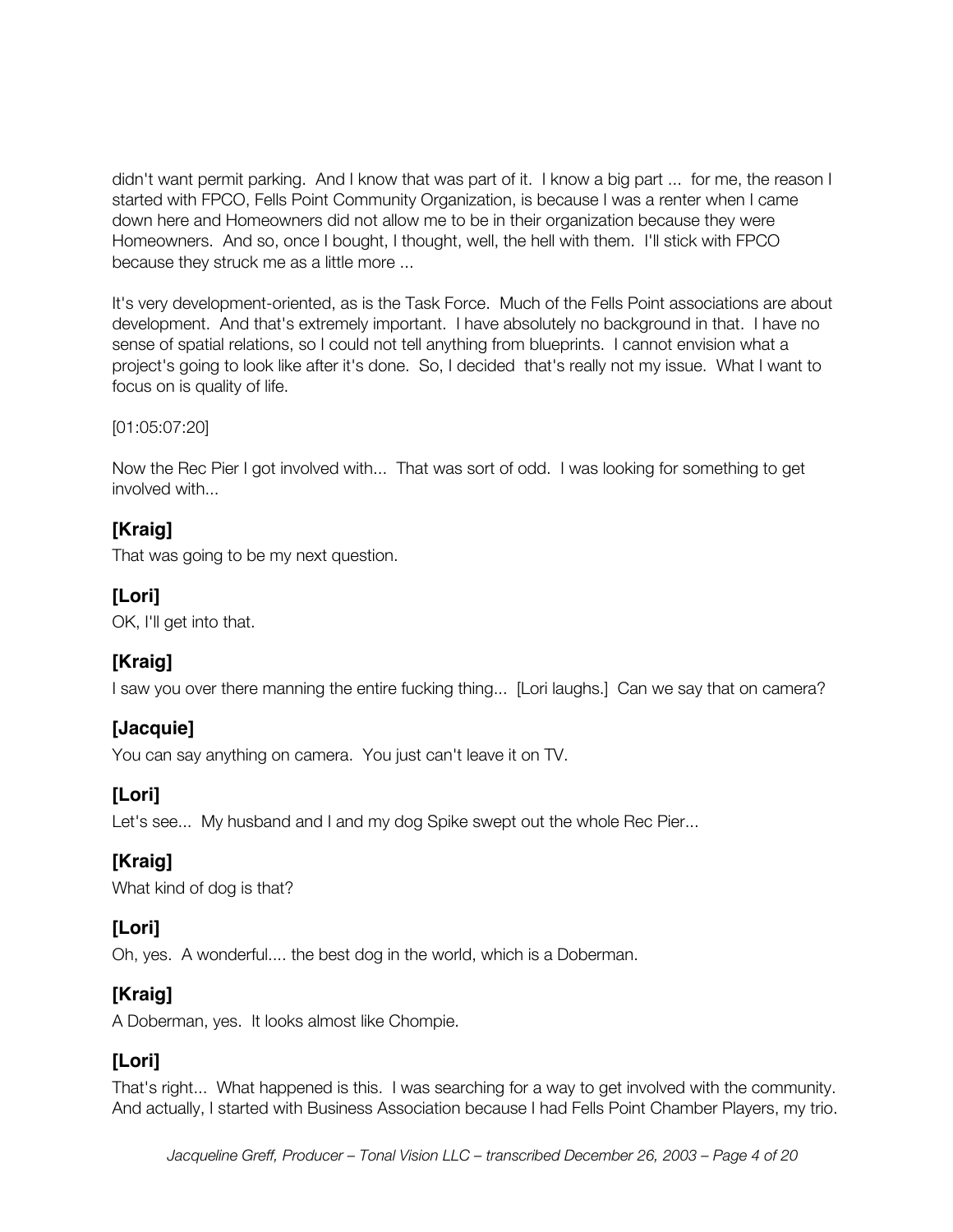But I really didn't have a physical location for it in Fells Point, so I decided saying I was in a business was a little stretching it.

So, then the Rec Pier came up, SECO, South East Community Organization, had a gigantic meeting in Upper Fells Point to discuss what would happen with the Rec Pier after Homicide left. And for some reason I decided, this is a good issue to get involved with. So I went to the big meeting and I sat at a table and it turned out that each table got to recommend one person from their table to be in a special committee that would talk about the Rec Pier at greater length. *Ad nauseum*, as it turned out... So, I said "OK, sure, I'll do this." And they said, "OK, fine, you can do this." Getting volunteers turned out to be dicey, of course, so I was willing to do this.

And we started meeting every week at SECO headquarters on Baltimore and Wolf. And then I became one of the .... we had 3 chairpersons, but the other two finally backed out and so I became the chairperson of this thing. And we met every week for months and months and years.... And I played a role that I normally don't play, which is facilitator. I'm a "cut to the chase, dammit, lets just get to point, let's resolve the issue". I'm a lawyer. I'm a contracts lawyer. That's what we do. But in this case, I was facilitating...

#### **[Kraig]**

I noticed your command of the group. When the bullshit started, you narrowed everybody back on the ... It was pretty good.

#### **[Lori]**

Yes, I do that. And my voice doesn't carry the way I wish it did. So actually after the meeting at the Rec Pier, which has horrendous acoustics, I was totally hoarse. I should have had a mic.

But so we were facilitating this meeting.... I was facilitating rather, and we created a wonderful group. We got through storming and norming ... but we never really got to performing. Because we really are facing the same dilemma we're facing today, which is -- what is the best and highest use for this community for that building? And that is the dilemma we're still facing. It is a gorgeous building. It's the only city building, I believe, on the entire waterfront, now. And we really want it to be used for something magical. Something that benefits the community. And yet we have..

#### **[Kraig]**

So you're not into the circus, the Cirque Du Soleil, the actual Ferris wheel inside ... This is a little bit more ....

### **[Lori]**

Right. I think so. And this is also an issue that's interesting. That was focused on kids. Granted we want more kids in our community, but we really don't have them right now.

#### **[Kraig]**

I don't.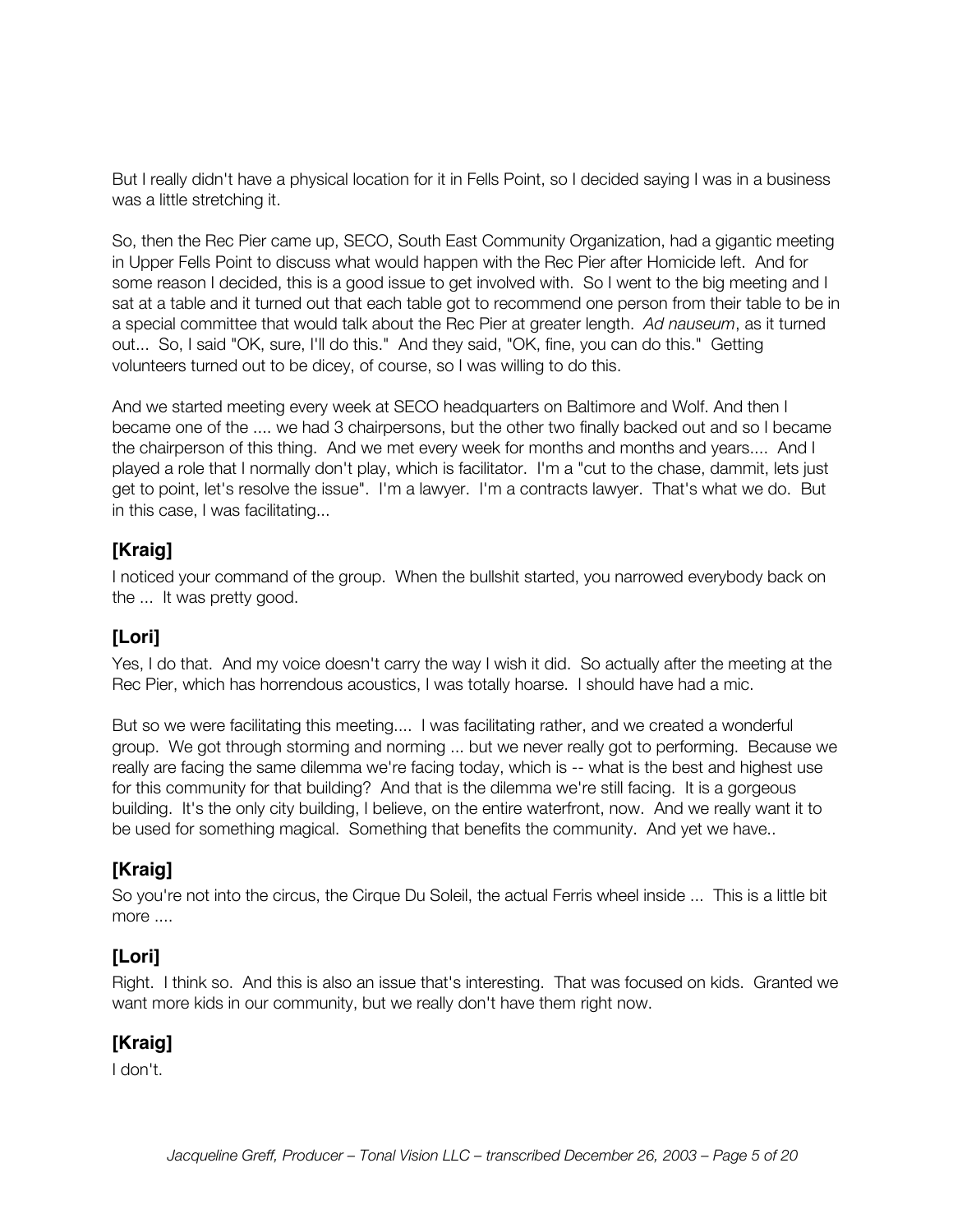Well I .... Yes. And that's the politically correct thing to say, that we want more kids. I'll sort of back ... [looks at camera] I won't comment on that issue.

#### [01:08:52:24]

But, to capture Fells Point, to capture what it is and has been. Other people, Ed and others, Ed Kane, have talked about the idea of really creating a connection with the water. And that makes so much sense to me. The idea of just putting office buildings on because Jay Brody of the BDC says ... I read this in the paper, "If a company wants to have waterfront offices, then it is our job to make it happen." Now as Bob Keith might have told you, the Baltimore Development Corporation's charter was a lot more than giving offices what the heck they wanted. They were supposed to benefit the community.

#### **[Kraig]**

Anything that happens, your platform definitely is -- no matter what it is, it'd better benefit the community.

#### **[Lori]**

Absolutely. I've been trying to be practical all along and say, there is a couple of mil, maybe 4 million \$s we need to shore up the Pier. There's a lot of question because various developers have sort of disparate views of how much it would actually cost.

#### **[Kraig]**

From?

### **[Lori]**

From a million to 7. Yeah. So, you gotta wonder what are they talking about.

### **[Kraig]**

You don't get much for a million. You know it's going to be done nice for 7.

#### **[Lori]**

Yeah, that's true. I think part of it is 7 would be in perpetuity, practically. And a million would be maybe for the next 10 years. I don't know.

So we understand that we have to come up with the money. The question always is -- Does the City have it? Does the State have it? Do the Feds have it? Do we really have to go private? Now, I read in the paper every day, and I keep cutting out articles, about other projects that are being subsidized by the government. Various levels of government. And I wonder, well, OK, why not ours? And that's what a lot of people say in the community. I don't understand. Why can they get the money and we can't.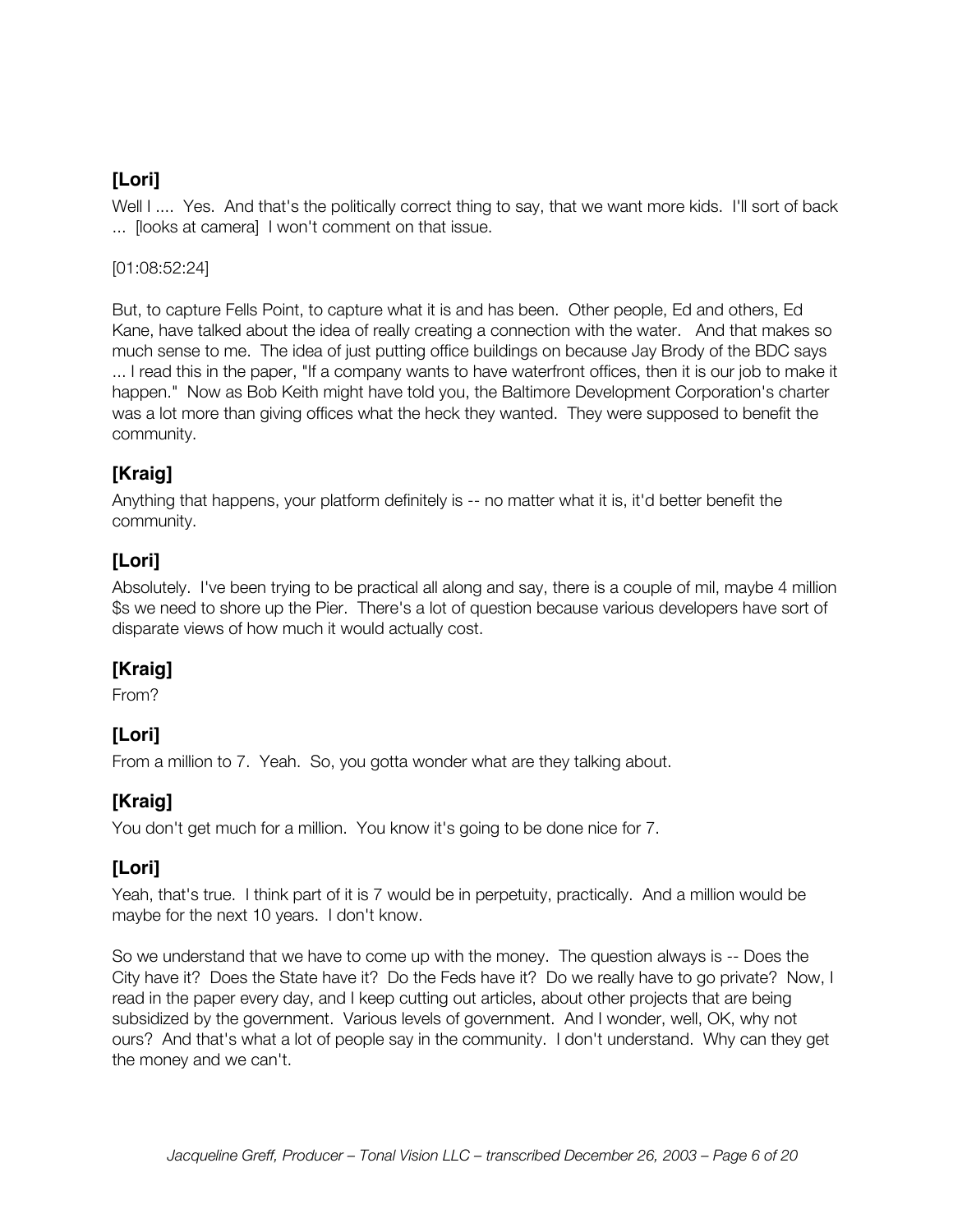But, assuming that we can not get the money and we do need some private funds, the question has been -- what can we put in there that's not going to harm the community that hopefully would be some benefit but is still going to be an economic anchor.

### **[Kraig]**

So the thing could be a money-maker. Something that actually could be a money-maker to help build itself.

### **[Lori]**

Yes. Exactly. Now, curiously, one thing that several of us have talked about and that has been nixed by developers ... Bill Struever dismissed it out of hand years ago ... was a Harbor Place kind of a setting. Now, when I say Harbor Place, I don't mean just any retail, but retail related to other arts or maritime or something or Baltimore. Well, I guess a lot of Harbor Place does do that with their various shops. But the idea of having a place where say the Water Taxi docks at the South end of the Rec Pier and then you have people go through and, low and behold, there you have all kinds of retail things that are beneficial, something they'd want, maybe coffee ... Well, not coffee. We can't compete with the Daily Grind.

### **[Kraig]**

[Tapping on table.] Ed Kane memorial coffee klatsch here.

### **[Lori]**

That's right. And Ed was talking about it. It's sort of the entry way to Baltimore, to Fells Point from the water. It would be perfect because it's right on the water. But you would think ... I would think, and I'm curious to know what business men think ... that there would be a market for retail in that building as you come in. And so we could benefit small businesses, local businesses hopefully. And then, once you get in, then you have something cultural ... heritage, tourism ...

[Break]

So, because right now, the best we've come up with, or the developers have come up with, is office space.

### **[Kraig]**

Why? Why office space? And why haven't they thought more along the lines of your retail space? Retail space makes sense to me.

### **[Lori]**

I don't know. They talk about the money and the return on investment. They talk about the fact that it's not economically feasible. And of course we nixed residence, both condos, town houses, also apartments, because we said ... now this is part of the contrarian Fells Point feel. We didn't want a bunch of rich people taking up our view. Here's a City-owned building, a public-owned building. The idea that only people who cam afford million \$ condos or town houses would be there really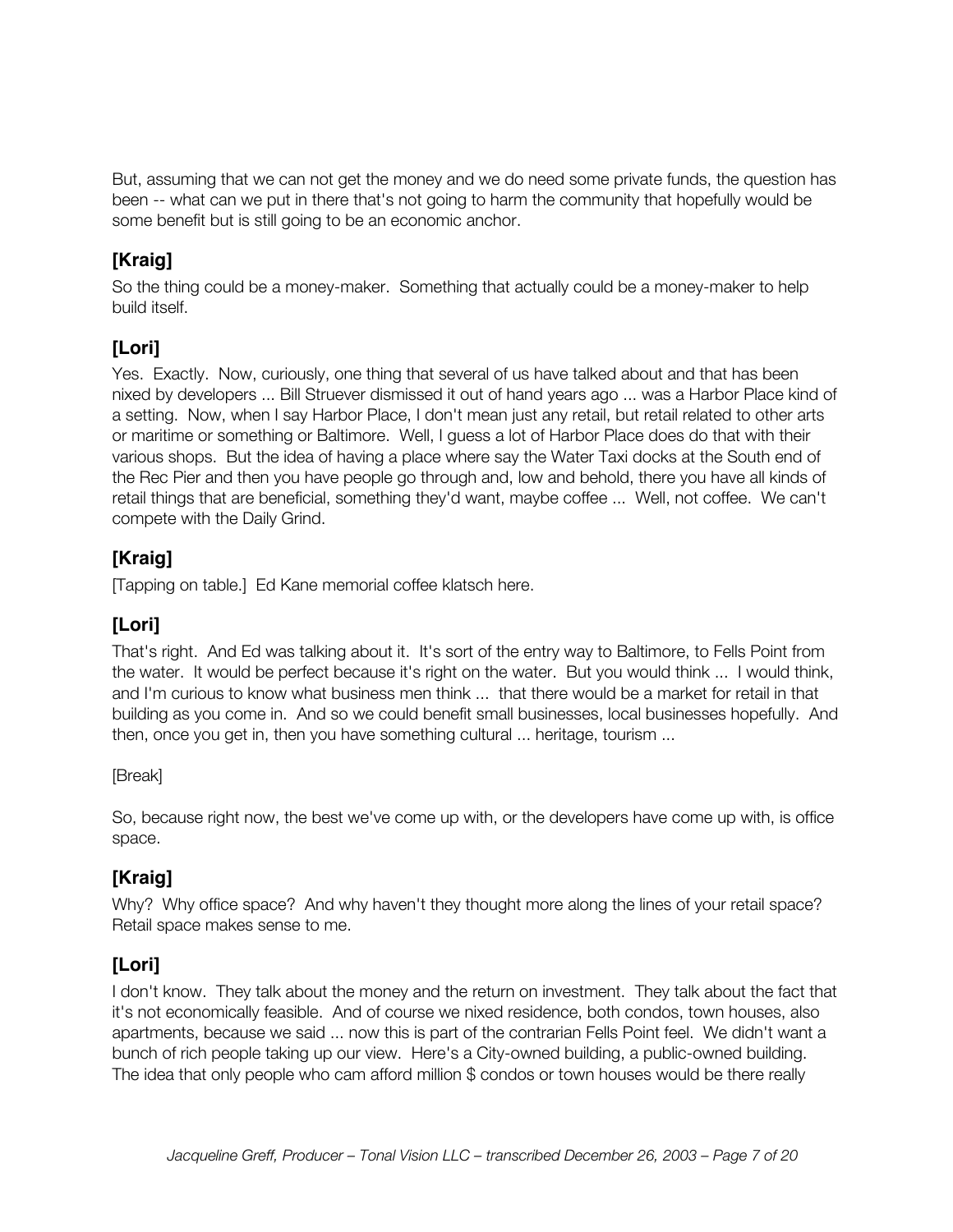irked us in our spirit ... And it might sound *schadenfreude* that we're just jealous of them. We want not to see them benefit ... That's not really it.

### **[Kraig]**

I'm very jealous of Bill Gates.

### **[Lori]**

Anyway, we did succeed in getting those proposals off the table. And what we're left with is a hotel...

### **[Kraig]**

So you have, so there's no...

### **[Lori]**

 That is true. Yes. They're gone. And that was a success of the community. But now, now that I see all the other developments that are going on around the Harbor, and so many of them ... if you read in the paper ... hotels, hotels, office, office ... and I say "OK. Enough already. Is the entire waterfront going to be hotels, office and residences?" It's just out of control. Don't we want some public building here?

[01:14:09:10]

The City has said over and over, "We don't have the money. We're not interested. We're not keeping it. We're not going to support you. Period." I understand the City is hurting for money. How about the State? How about the Feds? It is a historic building.

### **[Kraig]**

Why wouldn't the City support something that externally somewhere down the line could provide them with a source of revenue?

### **[Lori]**

If they had a long-term view of things, you're absolutely right.

### **[Kraig]**

Who's the person that is so short-sighted. Does it go all the way to the Mayor's Office? ...

### **[Lori]**

It's a hard thing to say because I really, I think the Mayor has a lot of good visions, I really do. And the people I work with in the Housing Department are very good. But their role is to deal with the assets and to do what they can financially with them. I don't know how much is impetus, meaning that they were planning on getting rid of this building years ago, so they just go on with it... Not one person in the entire Administration has suggested the possibility of maintaining it as a city building. Not one. That hasn't been on the table for years.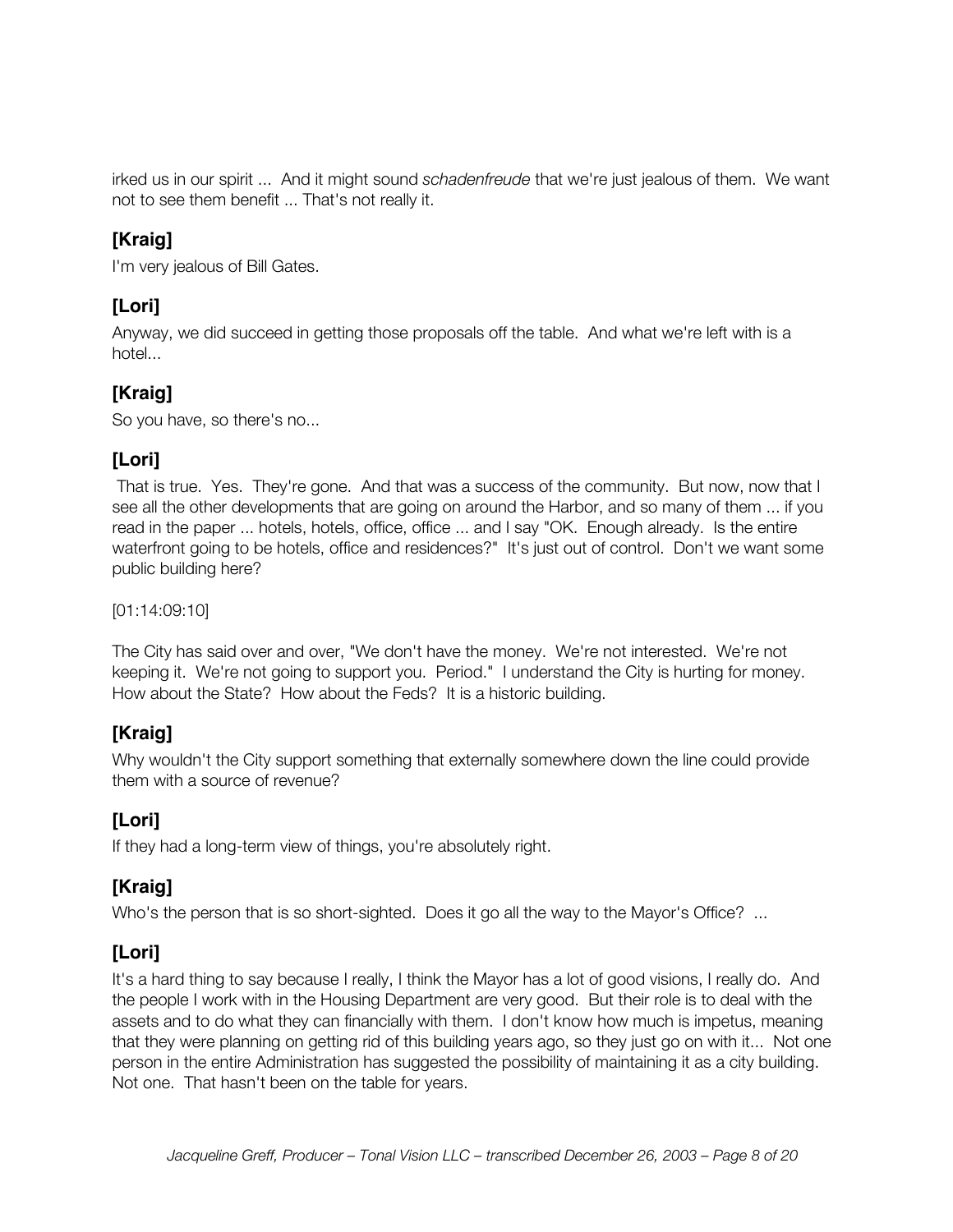And that's something that you've suggested.

### **[Lori]**

Yes. And John Cain had said he's going to float a bond bill to try to get public moneys into it to maintain it as a public building. But that was a few minutes before he told us all that he was not going to run for office for the next term. So, I don't think his heart's in it any more, since he's a lame duck. So I don't think that's going to happen.

So the question now is.... There's two questions. Are we stuck with the conclusion that it has to be privately owned? Or at least long term leased to a private company, or is there still a possibility that it could still be government-owned? And, #2, if it has to be privately owned, then what do we do with it? Can we find a use that really benefits the public, that really has some sparkle to it?

[01:16:11:06]

There is an architect who was on the review panel for the Rec Pier, he is a private architect. And he was saying he really thought it would be wonderful idea if you could really put something important and magical in that spot. It's fascinating to me that for all the time we've spent thinking about this and all the time we've opened it up to developers, we've come up with so little in the way of exciting ideas.

#### **[Kraig]**

I've got a whole theory on creativity and how it's just ... we're so caught up in everything else that we ... when we need a creative idea ... as a musician ... I see so many people, they're caught up in the electronics of it all and the bullshit, but when we really need to think beyond the box, it's very hard to do any more. We're losing a lot of that. And it seems to translate right into... Right into this.

#### **[Lori]**

Yeah. Yeah. Absolutely.

#### **[Kraig]**

We can build great buildings. We can design anything that will float, even during a hurricane, or an earthquake. But what is it? What are we going to do? That's exactly what you're saying. Folks, can you come up with some idea?

#### **[Lori]**

There's been talk, and Geoffrey Footner was talking about putting a Torpedo Factory like situation there....

### **[Kraig]**

Like in Arlington?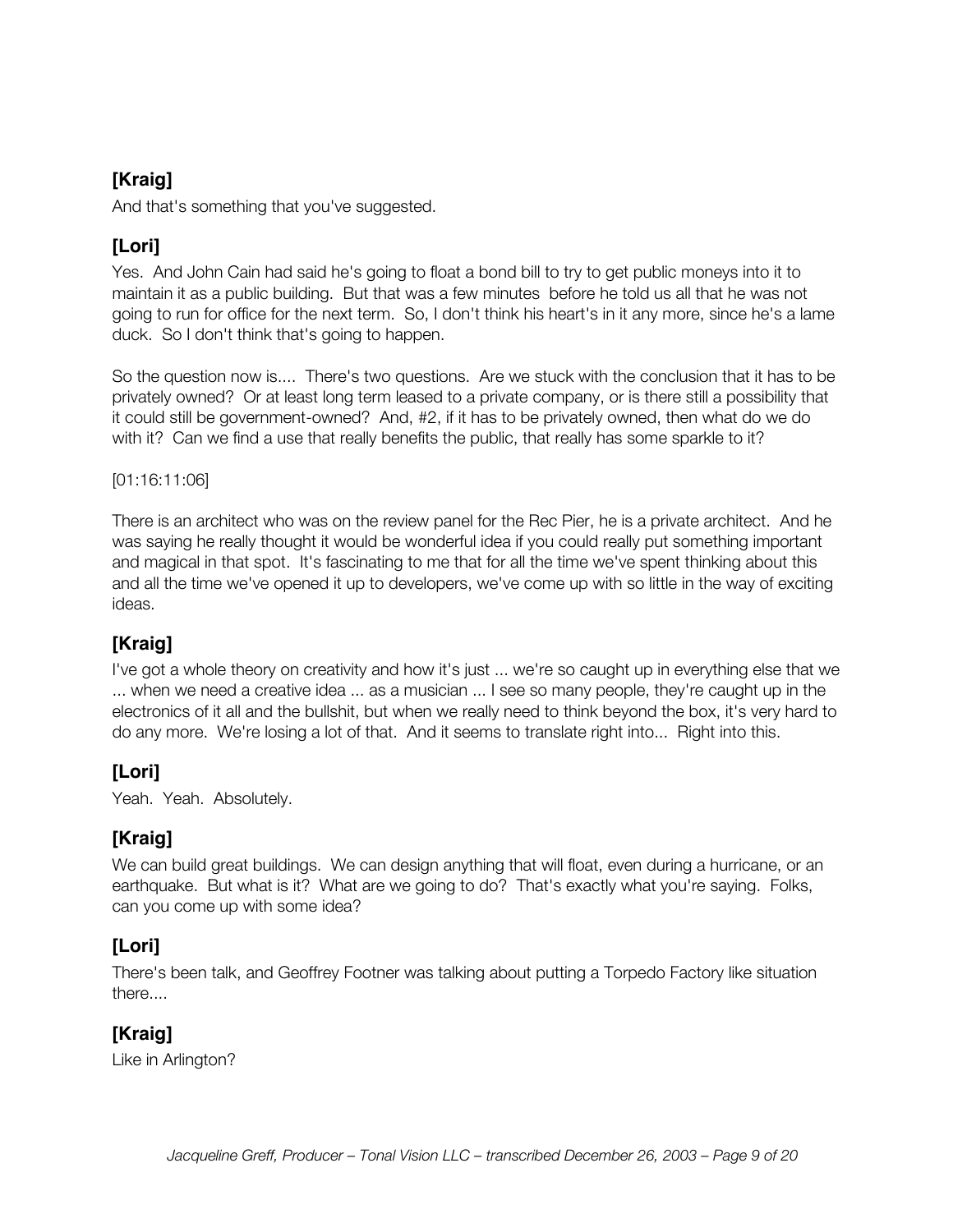Yeah, uh, Alexandria, right. Old Town. And it's wonderful. However, there's some questions about the size of the building and the fact that artists .... that's not really the history of Fells Point. It's a wonderful thing, and I'm all for it, as compared to offices, clearly, I'd much rather have it than offices. But I don't know if that captures it. It's a good idea and I'm glad somebody put it on the table.

#### **[Kraig]**

Explain The Torpedo Factory, what that is.

### **[Lori]**

The Torpedo Factory, which was a torpedo factory, I guess, during World War II, had been transformed into artist's studios that are also retail. So it's wonderful. The public comes in and actually watches the artist create, and can look at their stuff, buy their stuff. So it's a wonderful thing for those artists who are willing to be exposed to view when they're in the process of creating.

We've talked about it. Actually, our Mayor, O'Malley, has said he's going to put a Torpedo Factory in the old Bromo-Seltzer tower. I said, how can that be? It's tiny. I think they're putting artists' studios in, but I don't think they're gonna have the retail aspect of it.

So, again, getting back to the idea of putting retail in the Rec Pier, one idea would be that you'll actually have artists' retail areas. You might not have the full-blown studio, but you actually have them showing their wares, but it's local. So it's sort of a mix of the local artists, the local trades people, and, of course, maritime influence.

#### [01:19:00:14]

But it is fascinating ... We do have the idea of immigration, and that's good. And we need that. Pride of Baltimore, of course, and keeping the tugboats, which I hope will happen. I mean, we surely want them.

#### **[Kraig]**

Is the tugboat contract with who, Moran...

### **[Lori]**

That's with the City. It's a lease with the city.

#### **[Kraig]**

It's a lease with the City in a building that doesn't want to be touched by the City.

#### **[Lori]**

Exactly. Isn't that interesting? Yeah. Of course, it's not a lucrative lease for the City. None of us object to that, by the way, because we really want the tugs to stay.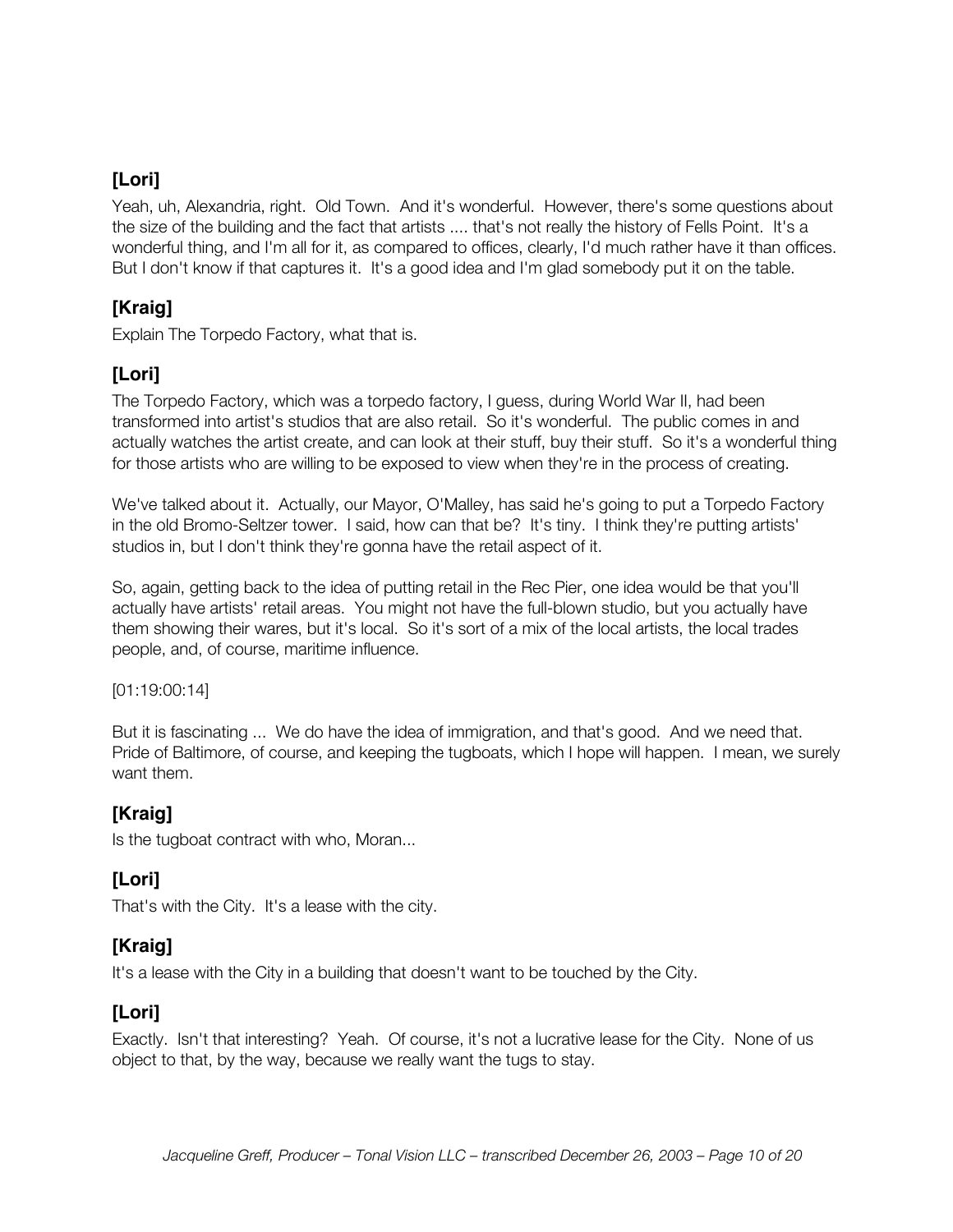The tugs are part of .... If you see them, that's the thing.

### **[Lori]**

It's interesting because at Silo Point, which they're building, and they're putting in offices, I believe, or hotels or whatever, and he's standing there in a picture in the Baltimore Sun, and he's looking out, and he's saying, "It's so wonderful to see the commercial ships and tugs. It's like moving art." And I felt like saying, "You bozo. What you're trying to do by getting rid of all industry on the waterfront is get rid of the tugs and the other moving art. It's not gonna be there any more." They're all saying, "Isn't it wonderful to be living on a working port," but the working port's gonna be gone.

### **[Kraig]**

There's an old thing, I think Steve Bunker brought it up. It was fact that there's Baltimore and there's Fells Point. And this sounds like a classic issue of... Believe me, if you talk to people through out the United States, one of the only reasons they would ever come to Baltimore is because of Fells Point.

### **[Lori]**

[Nods.] Absolutely.

### **[Kraig]**

Nobody comes to Baltimore and discovers Fells Point. So the fact that it's not even a tourist area, Federal government tourist area is one thing, but don't these people see that the reason Baltimore has any hope whatsoever, forget the Ravens and all that, that's just icing ... The solidity of Fells Point and what goes on there provides all the soul for what else happens.

### **[Lori]**

Isn't that amazing. It really is.

### **[Kraig]**

And they don't even really want to support that. Is that feud still going on, do you think -- Baltimore / Fells Point? He said it dated back to the shipping era, to the early 1700's. There was Baltimore, and problems with water and how deep the pier, and Fells Point. There was always that contest. Do you still think that contest exists?

### **[Lori]**

I guess so.

[01:21:24;03]

Well, what upsets me is they're Inner Harborizing Fells Point. I mean, they're pushing Inner Harbor to Inner Harbor East, and then they come down to Fells Point.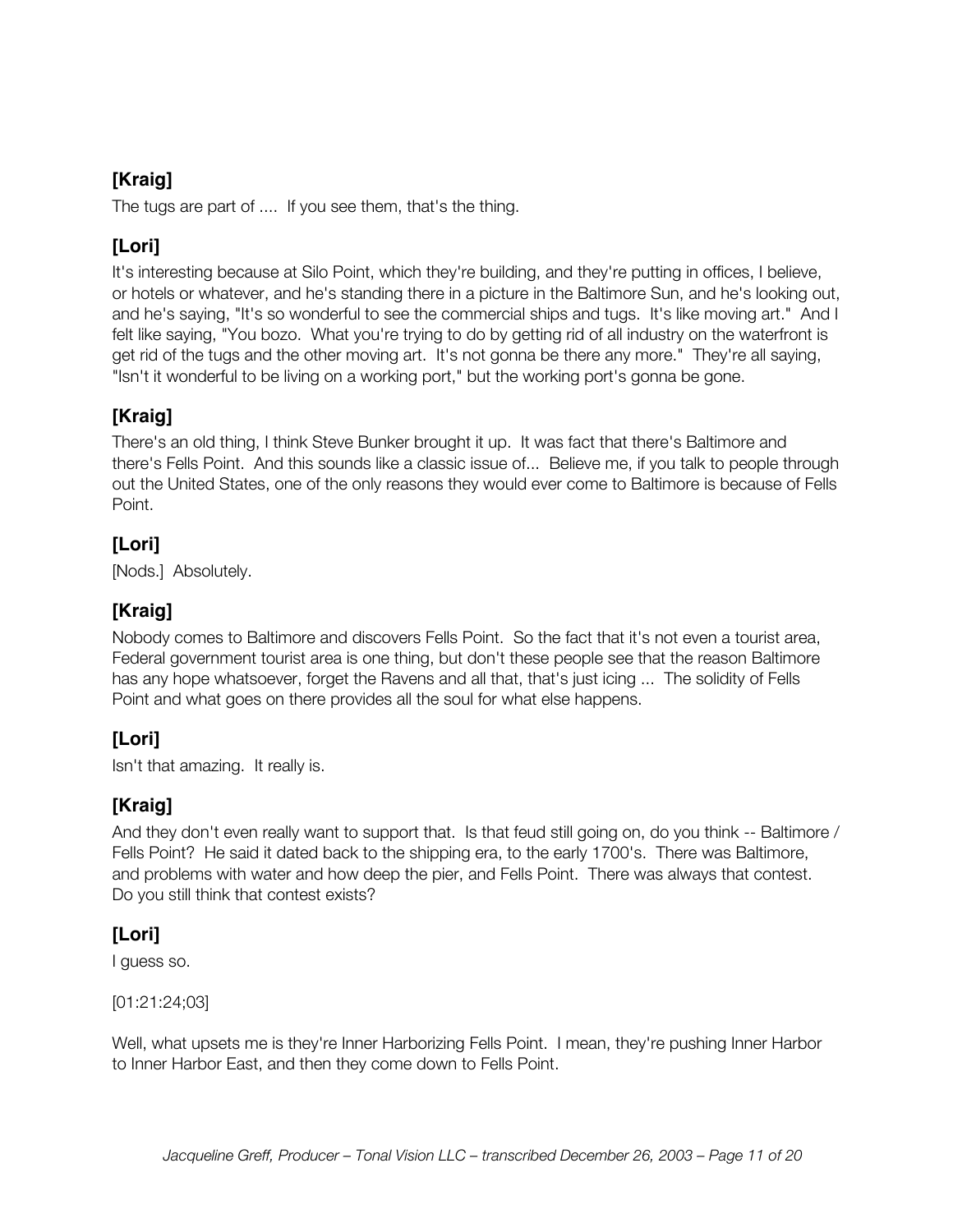It is kind of growing around that line, isn't it?

### **[Lori]**

And then you look at Bond Street Wharf. Now, some of the things look good. And they maintain the warehouse feel. And that's all good. And there have been times when I said early on that the most important thing for me was the facade of the Rec Pier. But I've gone beyond that. It's no longer just the facade. It's the substance. It's the heart.

### **[Kraig]**

Or, as the hillbilly says, the fakade.

### **[Lori]**

[Laughs]

[Cut]

And, when I talk about "Inner Harborizing" Fells Point I mean it's just more offices and more buildings that happen to be on the water, but there is no connection with the water. And in Fells Point, there always was a true connection.

### **[Kraig]**

You can get the big price tag.

### **[Lori]**

Exactly. It's because people like it and, by the way, the interesting thing about that is that even in Fells Point, there are places that you can sit, Duda's I think is one, which is a nice little bar here, And sometimes you don't even see the water. All you see is the Domino Sugar plant, which is fine with me -- I want it to be there. But it sort of looks like a building and you have to look closely to see the ripples on the surface of the water.

These days, not 12, 13 years ago when they couldn't give away our waterfront condos like Belt's Landing and Henderson's Wharf, today, yes, water view. It's amazing how much money people will pay for that.

### **[Kraig]**

What do you think has caused all this to happen? At one point, nobody twice about it. Now, Fells Point is going to be like Beacon Hill or Nob Hill. I don't think it's ever going to be that high, but now, Fells Point is the place to be. Fells Point is it. What do you see... ?

[01:23:25;26]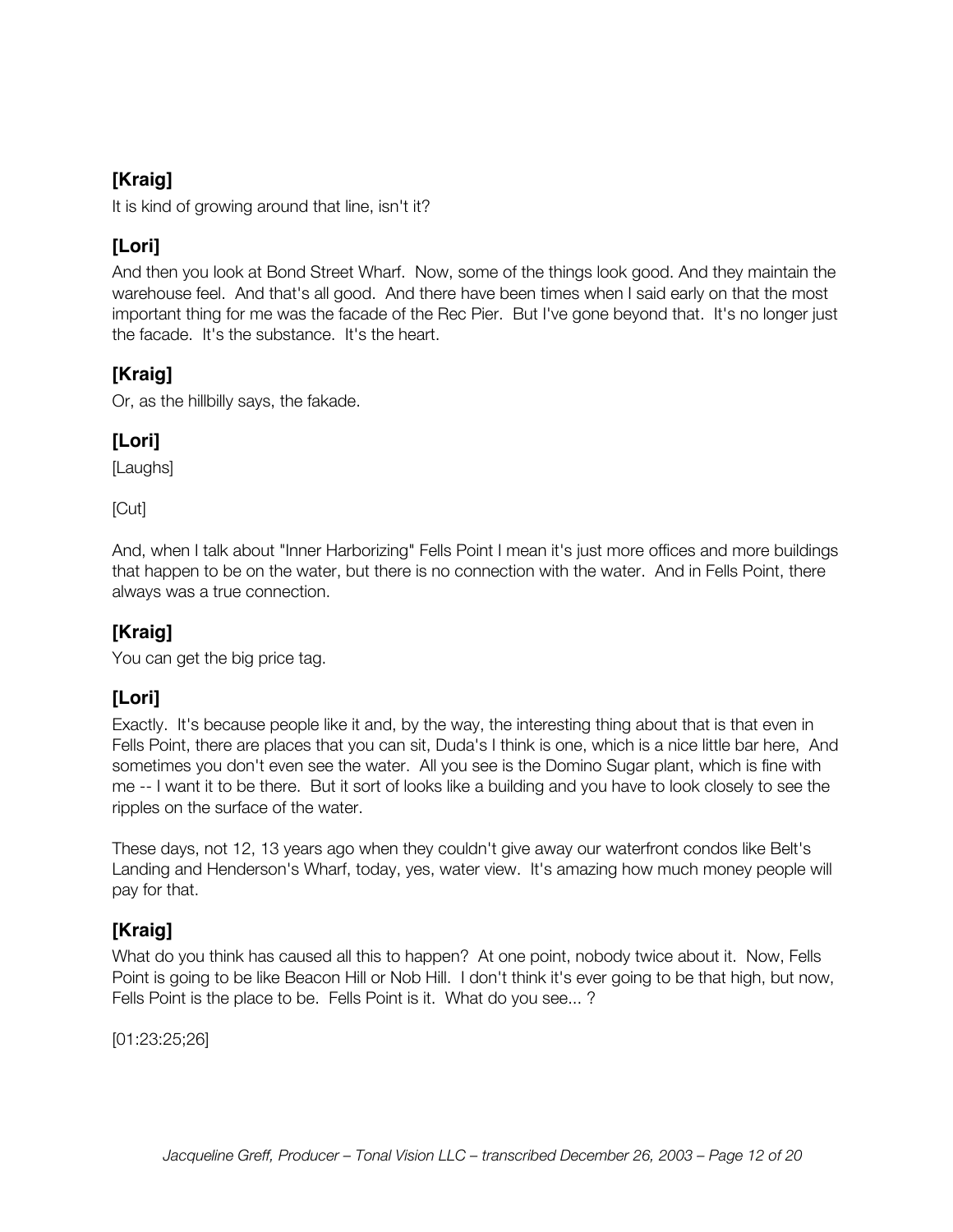That's interesting because a friend of mine, who I call "Miss Middle America" ... I love her but she goes to every Hard Rock Cafe in the world and that's her idea of a vacation. She loved Canton when it was starting up. She said "Why would you want to live in Fells Point when you can live in Canton?" And I said, thinking to myself, "You like it because it reminds you of the suburbs." I never understood the charm of Canton. I lived there for six months once, and that was fine for me. I didn't want to go back.

Fells Point for me ... I guess for her she was worried about Fells Point because of all the bars and the homeless people ... by the way, I don't want to get rid of them, so I'll be a contrarian on that. I've gotten to know them by name, and when you talk to them by name, they're not so bad. To me, they add to the flavor of it.

#### **[Kraig]**

There's a big difference between the homeless person and the drug addict.

### **[Lori]**

Absolutely. And we have some homeless people who we know by name, and we know how to take care of them. And that's fine with me. It just adds to the feel.

### **[Kraig]**

They are, add to what it is.

### **[Lori]**

Yeah. It's a seaport town. It is funny because somebody referred to not wanting a Ferris wheel here because it would affect the dignity of Fells Point. I fell out of my chair. The "dignity" of Fells Point. That's not our history. Whorehouses are our history. Tongue in cheek, I said, that's what we should put in the Rec Pier.

### **[Kraig]**

You're looking for a creative idea...

### **[Lori]**

Here, here! And a money-maker, too. That'd be a great idea.

### **[Kraig]**

Revenues through the roof. I can see it now.

### **[Lori]**

Absolutely. So, those are the thoughts we've had.

But we don't want to lose the Whistling Oyster feel. I'd hate to lose that feel. Which is a bunch of old schooner bums ... and it's fantastic. And I don't want that to go away. The other issue is this...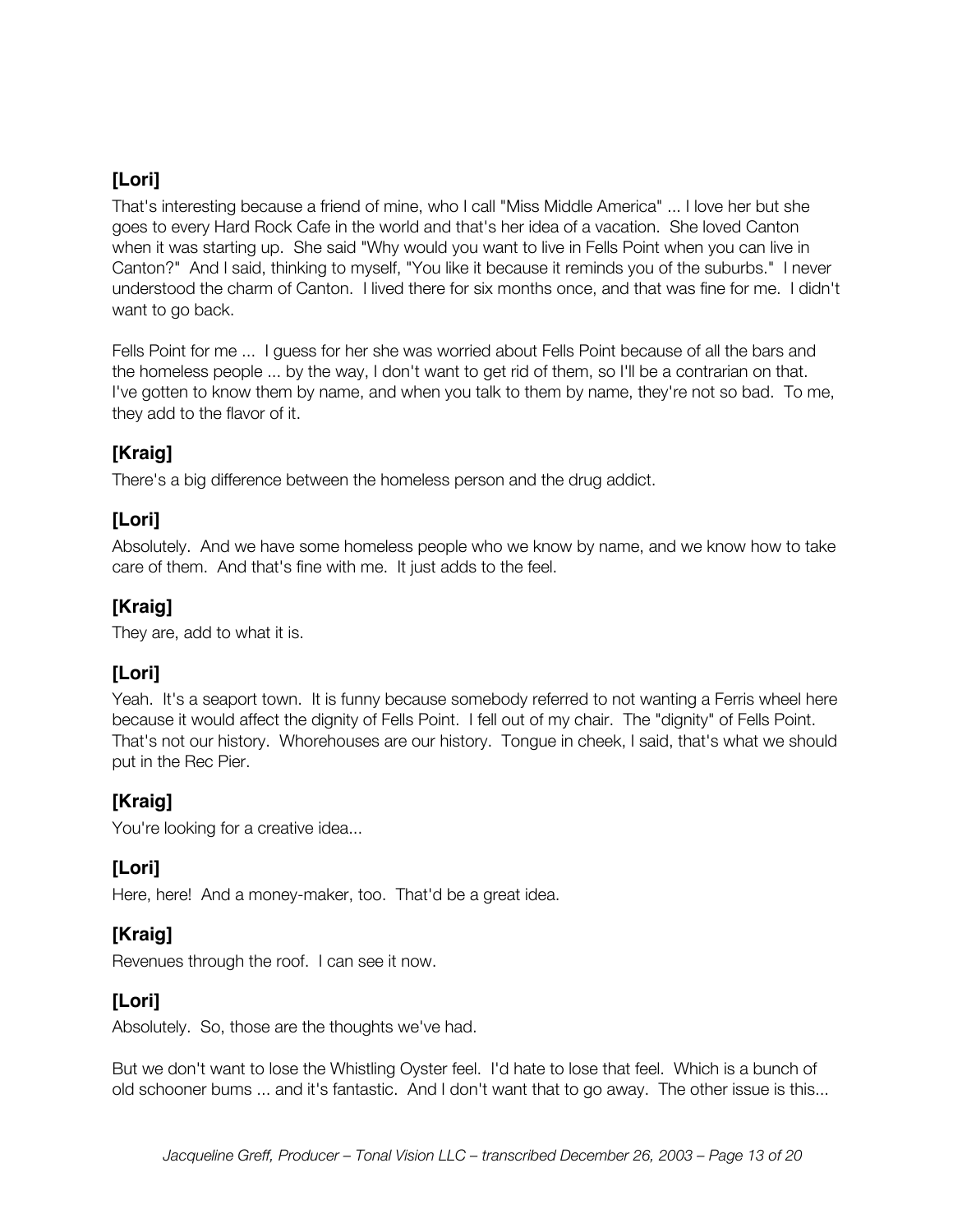There aren't very many places you can to anywhere, outside of maybe Amsterdam and some seaport towns where you really can still see that.

### **[Lori]**

And, Kraig, you're right about Fells Point versus Baltimore. When I lived in DC and my friends were DC locals and they'd say, god they loved Fells Point. There's nothing like it in Washington. And that's extremely important to consider.

### **[Kraig]**

Some of friends of mine from Discovery come here just to go to Fells Point.

[01:25:44:17]

#### **[Lori]**

And I think well look at Old Town, and look at Georgetown. They're both sort of on the water. But they've been so gentrified, there is no feel left, as Fells Point.

### **[Kraig]**

Restaurant, shop, restaurant, shop, but nothing really to...

### **[Lori]**

Yeah, that's right. And that's the fear.

### **[Kraig]**

That's a great analogy, though, look at Georgetown. There's what happens with over-gentrification. That's what it becomes.

### **[Lori]**

I agree. Gentrification is something we've been saying we don't want. Now Martin O'Malley said this, he said "You love it in Fells Point. Do you really feel it's fair to say now OK we are here and we're closing the door and no one else can come in?" And we said, "No, of course not. We don't want to say that. But we don't want so many people that we destroy the feel by having apartment after condo after apartment. But, we're just saying that we don't want to warehouse people here just so they can say they live in Fells Point. And we want to, so importantly, maintain the row house feel. And so we don't want a lot of big buildings and we don't want a lot of modern things that are parading as traditional.

Something just came up. Somebody wants to tear down an old warehouse on Fleet Street. And he said, "But don't worry, because the new town houses we put in will look like the old stuff." And we said, "Thanks very much. We appreciate the effort. But that is not what we mean by historical preservation."

[01:27:16;00]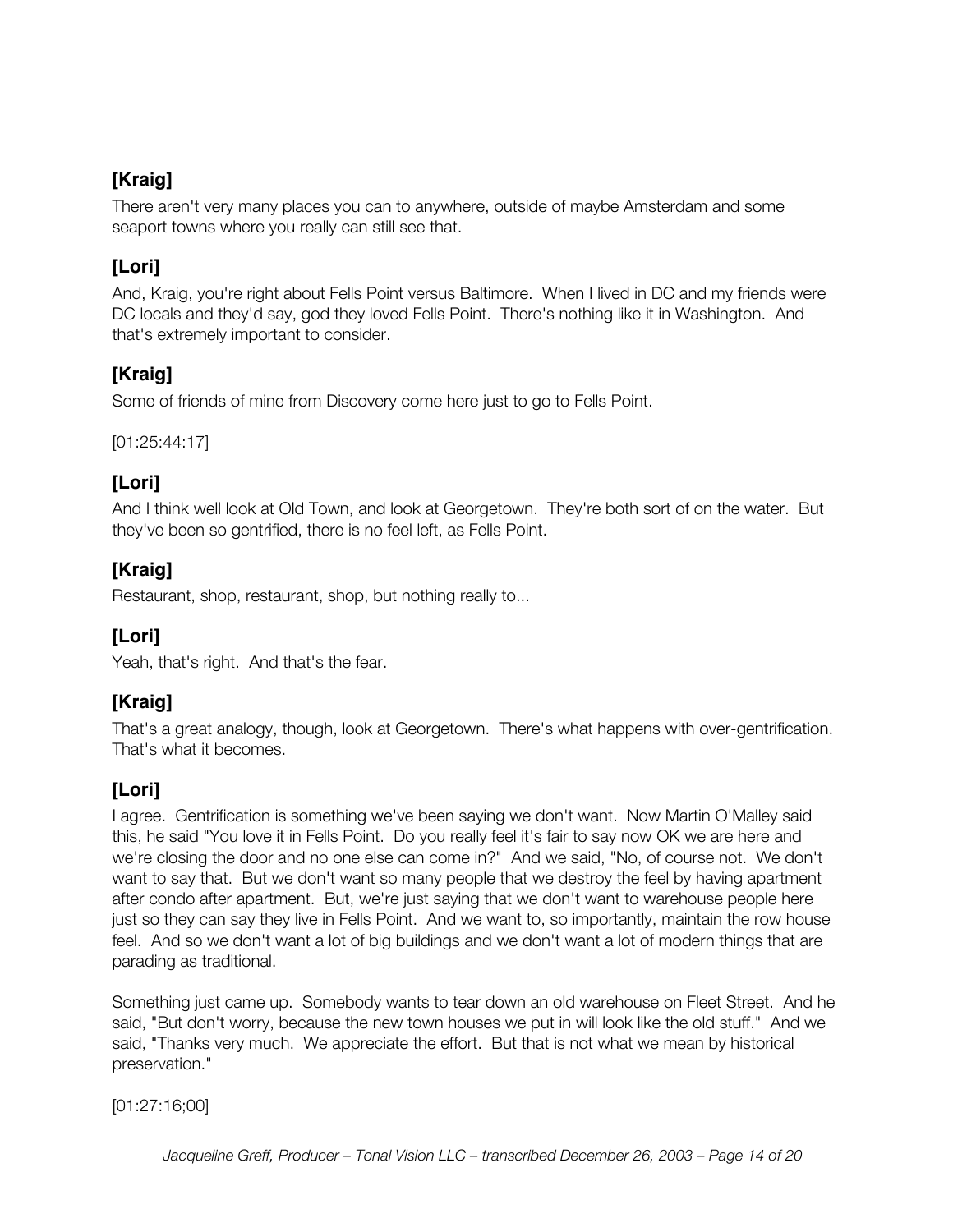And so, with the Rec Pier, getting back to that, we know we're going to maintain the facade. And so it's a different situation. We cannot be arguing, "Don't tear it down" because nobody's talking about tearing it down. We're saying, "OK, not only keep the facade, but keep the soul ... and maintain that, and put something creative in, and come one, come all. "

### **[Kraig]**

You're the first person that's used that term, too. Maybe it's a music thing, that you have to know about, but that's right. Keep the soul of the place. It has one.

[Cut]

### **[Lori]**

Well, I'm again talking about that that feel of people that are here and they come to the coffee shop, and they talk about everything in the world. They talk about politics and religion and philosophy. And they sit in the Whistling Oyster... And these people have just been on the water all day, on the water taxi and schooners doing the same thing. Talking about philosophy. Talking about the art movies they've just seen. The most unlikely-looking people are talking about this stuff. And it's great.

And I'll say something else that's real important. Being of that age now I can say it. I am afraid that people of my era, the baby boomers or the people who were born in the 50's and such are being lost in this process. Because the young kids are coming in, and the wealthy are coming in, so there's wealthy baby boomers who can afford it, but the people who have been unconventional most of their lives and now have their ... later in life, they don't have kids or they're empty nesters, but they're not of the type that can afford the really rich condos. And they have all gathered here because they find kindred spirits. And this gentrification is just going to move us out ... even if we can still afford it. Because that soul, that feeling of people who come together and don't talk about their Mercedes ... I guess I'm really out of date to talk about Mercedes ... don't talk about their Lexuses ...

### **[Kraig]**

Their Beemers.

### **[Lori]**

Don't talk about their Beemers. Don't talk about all their toys. They talk about how do we fix the world. What's going on. All those wonderful things that we talk about in Fells Point.

And so that's what I say about the soul. And I want to encourage people to come here, and the Rec Pier would be nice as a signature building, that really come here for that. Not to make it into a family destination with Ferris wheels and miniature golf courses....

### **[Kraig]**

The world doesn't need another Disneyland.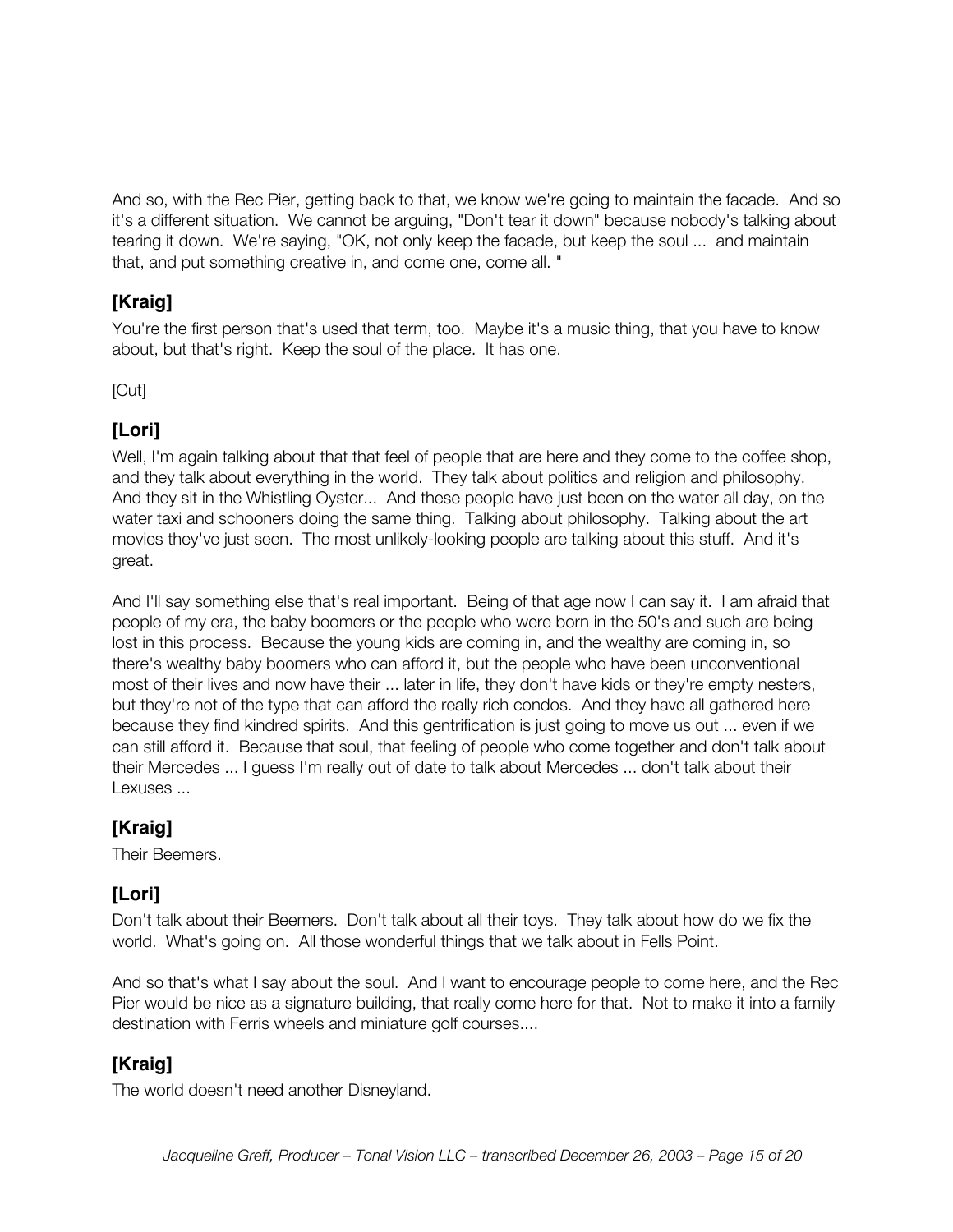No, absolutely not. That's not what we're trying to do.

When I talk about tourists, I'm talking about maintaining Fells Point and its funky feel and ... the kind of tourists we get here are also unconventional. They're the ones in Washington that are tired of the plastic nature of Washington, and everywhere else. Because they just want that feel. What we don't have for them is something other than bars right now.

[01:30:06;01]

But as I say, I'm at a loss. I feel bad because I'm not creative in that respect enough to say, after looking at this since 99, what we should do with the Rec Pier.

### **[Kraig]**

An oboe factory!

### **[Lori]**

Yeah, absolutely. A friend of mine made oboes. But he moved to Atlanta. Oh, well...

But what I've been trying to do for all these years, for now what is it ... 4 years, almost 5 ... is say, "Come one, come all, people with creative ideas."

We had a big meeting at the Rec Pier for the community to talk about the various developer ideas. And on the survey form that I handed out, at the end I said, "OK, if none of these ideas suit you, tell me what you want to see." And again, there were some ideas about immigration, heritage tourism, but not specifics, really. So, I'm still at a loss.

### **[Kraig]**

You know, when all else fails, have a contest. Offer a prize. The best idea wins ... trip to Disneyland.

### **[Lori]**

Trip to Amsterdam, maybe.

But, I think what we are saying is, while we're waiting for that light bulb to go off, we don't want it to be developed into something pedestrian. We want it to be used for something wonderful. And if that means we're going to sit on it for a while... There are some things the city could do, for not much money ... Make sure the windows are closed so the pigeons don't get in... Maybe sweep it on occasion. There are some things they could do. In fact, we found out from them that for something like \$300,000 they can actually fix part of the eastern side of the pier so that more ships can dock here. And that would be a money-maker for them as well. And more cars could park underneath the Rec Pier, which is desperately needed in our community. So essentially they've said ...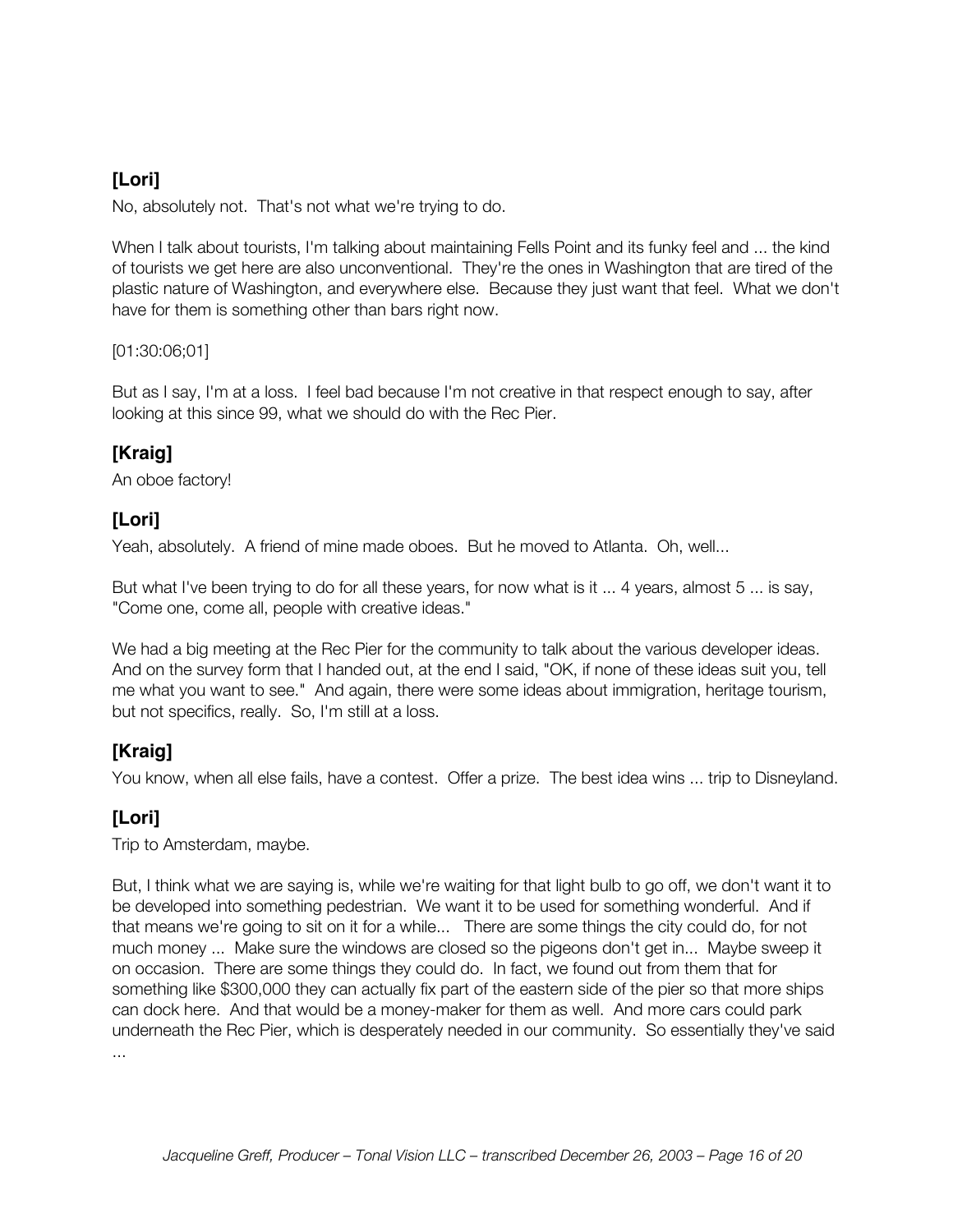Why can't they park there now? Is it a hazard?

### **[Lori]**

Yeah, it's a hazard. They're afraid they're going to fall into the water. But unfortunately, the City has said, "We're not doing anything with this because we're going to get rid of it. Why spend more money on it?" But unfortunately, they could actually spend a small amount of money and make it more viable today. And then we could have a little more time to wait... We don't want to wait for long. And I agree with Mayor O'Malley when he says, "If you wait long enough, it is going to fall into the Patapsco River." So we don't want that to happen. But that doesn't mean we rush into something stupid.

[Brief cut - 01:32:41;17]

### **[Kraig]**

Quirks, stories, things you like about it, the fact that our dogs look very similar.

### **[Lori]**

That's right. Dogs.

### **[Kraig]**

Talk about the dogs of Fells Point.

### **[Lori]**

Yes, the dogs in Fells Point... It's interesting that I find having a dog here is so much more fun than having a dog in the suburb because you're constantly meeting other people with dogs. And there's always a fight about dogs. I could say this about everything in life... People are complaining because dogs run lose in the Thames Street Park. And they say as a result it's a mess because of all the dog 'feces' ... Well, that's not the dog's issue. And that's not because they're off leash. That's because the people are not taking care of their dogs. That's true of everything, actually, of course. It's the way people take care of their community.

[01:33:31;12]

Fells Point is a village. I love it because it is a village. It's not a city. Everybody knows people. I have never lived anywhere ... I came from northwest Baltimore County ... very unfriendly place when I was growing up. Extremely unfriendly. I never wanted to come back to Baltimore. In Fells Point, you see people all the time you know on the street. You say hello. You say more than hello. You actually become friends with these people. And, it's just such a warm, wonderful feeling. You know they're going to help each other out.

And, in fact, I'll say something very controversial. I don't mind having the homeless guys or the semi-homeless guys sitting in Thames Street Park because when I go out late at night and walk my dog, they take care of me. They say hello to me. I know they're not going to let anything happen to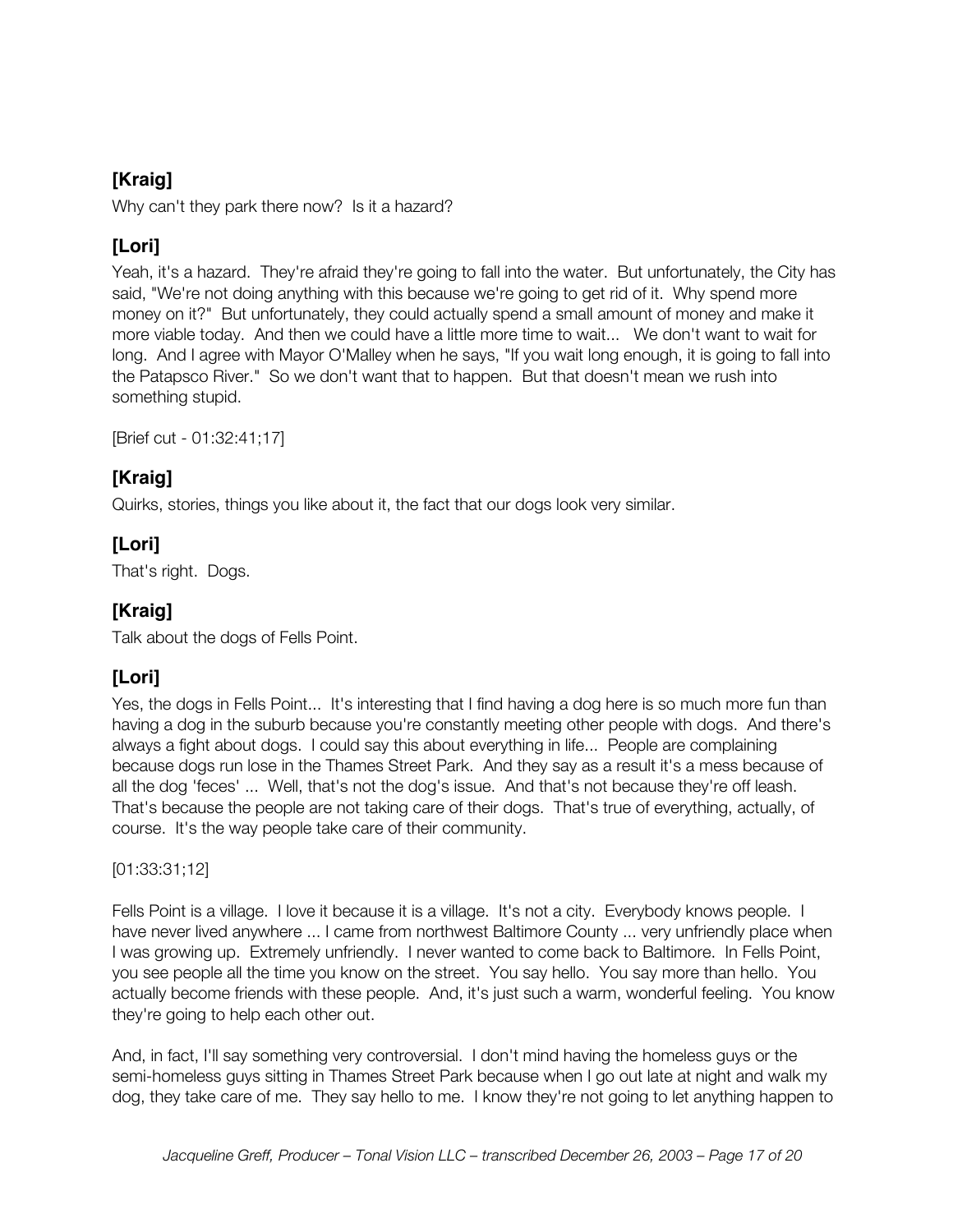me. I mean, they'll yell and scream or something. And I feel safer because they're there. Not unsafer.

Now there are the usual suspects, the same guys. I see them and they say hello. So again, it's just this feel that there's eyes and ears at all times day and night, watching out for you.

### **[Kraig]**

You feel very comfortable walking around ... So do I. Of course, I'm 6'5" and 280 pounds. I could pretty much crush you if...

### **[Lori]**

And I have a Doberman on the leash. And I have to say, having the bars, although I don't like the urination and the noise at 2 am, there is something about having the night life that makes the community safer. So it's nice to have a mix of that. As I would say, I would encourage anything that would keep the 40 and 50 something and the 60 something people here too, and not just the 20 and 30 somethings. So, that's part of the attraction is that there's all ages here. Not as many kids, but there are some kids. Some intrepid parents who stay here and send their kids to private schools.

### **[Kraig]**

The kids I've met here seem to be pretty damn happy.

### **[Lori]**

Yeah, they seem happy, and they're wonderful interesting.

### **[Kraig]**

That's one thing about Fells Point -- it's real. It's not plastic made for what we would expect it to be like. It's a real place. There's real people... It's the real thing.

#### **[Lori]**

Exactly. That's right and that community feel... In my suburb, the only time that we saw our neighbors was when the fire engine showed up for something.

### **[Kraig]**

Or the hearse.

#### **[Lori]**

... and I've lived in San Francisco, DC, Providence, Rochester, Nashville ... And I have never seen anything like Fells Point.

### **[Kraig]**

You prefer this to all the places?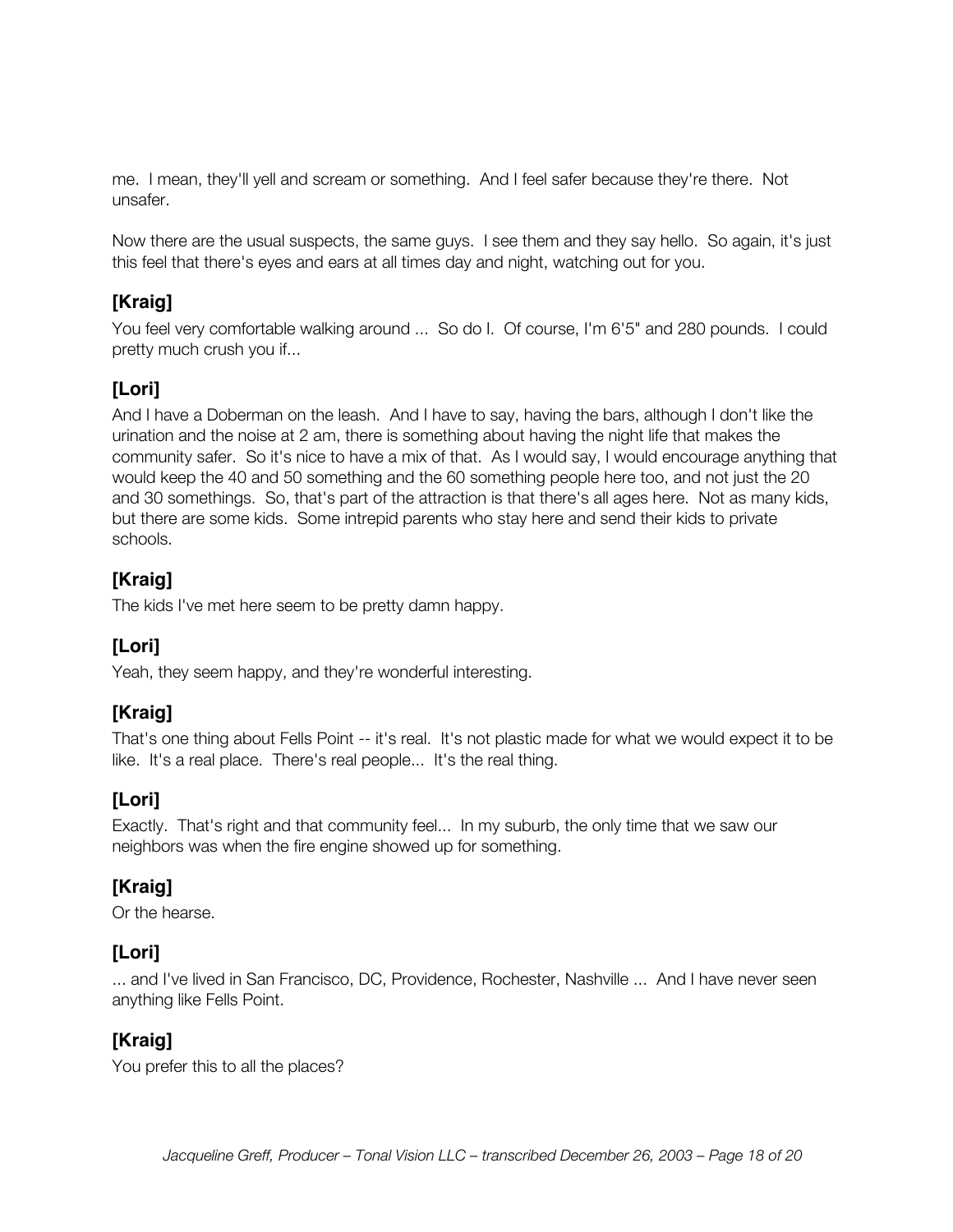Yeah. And when I left Baltimore after high school, I swore I'd never come back to this cruddy city. I hated it.

### **[Kraig]**

You came back to Fells Point.

#### **[Lori]**

Yeah. I came back to Fells Point. And it's just a joy. And I'd hate to see it... Now, again, it's hard because people say "You don't want it to change, you're an old folk... You want it to be the way it was." And I say, "No, not necessarily. There's some great young blood coming in. Because they're maintaining the same feel."

[01:36:24;27]

I was saying one of my mottos for Rec Pier was "Keep the suits out." And the argument of some of the developers is that even some of those office-workers that we do get are not going to be typical suits. Because they wouldn't come here if they were. I wish that were true. I hope that's true. I think it's the water view that's gonna get them. And the cache of Fells Point. And unfortunately, I don't want it to have a ... I want it to have a cache of "Oh, my god, there's too many drunks and homeless people" in a way. I'm talking sort of tongue in cheek, but I want to have that character. We are a bunch of characters, and I don't want that to change.

[01:37:06;01]

### **[Lori]**

We got together... We have a task force which is the umbrella organization for all the associations in Fells Point. And I was so proud of the fact that we all came together with certain ideas on the Rec Pier. The ideas were pretty much to say, we really want to maintain its feel. We don't really want to build anything on the deck, which is a big thing most developers wanted. They didn't care about the Rec Pier. They were willing to give it to the community. "Yeah, whatever you want. As long as you give us this choice piece of property that we can build on."

And the community came together and said "Absolutely not." We got Mayor O'Malley to come and talk with us. He agreed to allow us to prevent that from happening. So that was a real victory. And we had the Business Association, Homeowners, Fells Point Community Organization, Mid-Point, the various smaller organizations we have ... and they all came together and signed a letter that went to the Housing Commissioner, Graziano, saying this is what we want ... and please don't do anything to destroy this wonderful profile, wonderful envelope, that we have here at the Rec Pier.

So that it really worked. And it can work. And I think we're getting better at that all the time. We really are talking. I mean, again, the wonderful feel of Fells Point is one of the reasons we have such contention, because there's so many individualists here. And in a way, I don't want that to change. In other words, when everybody in Fells Point agrees on everything, you know the soul is gone.